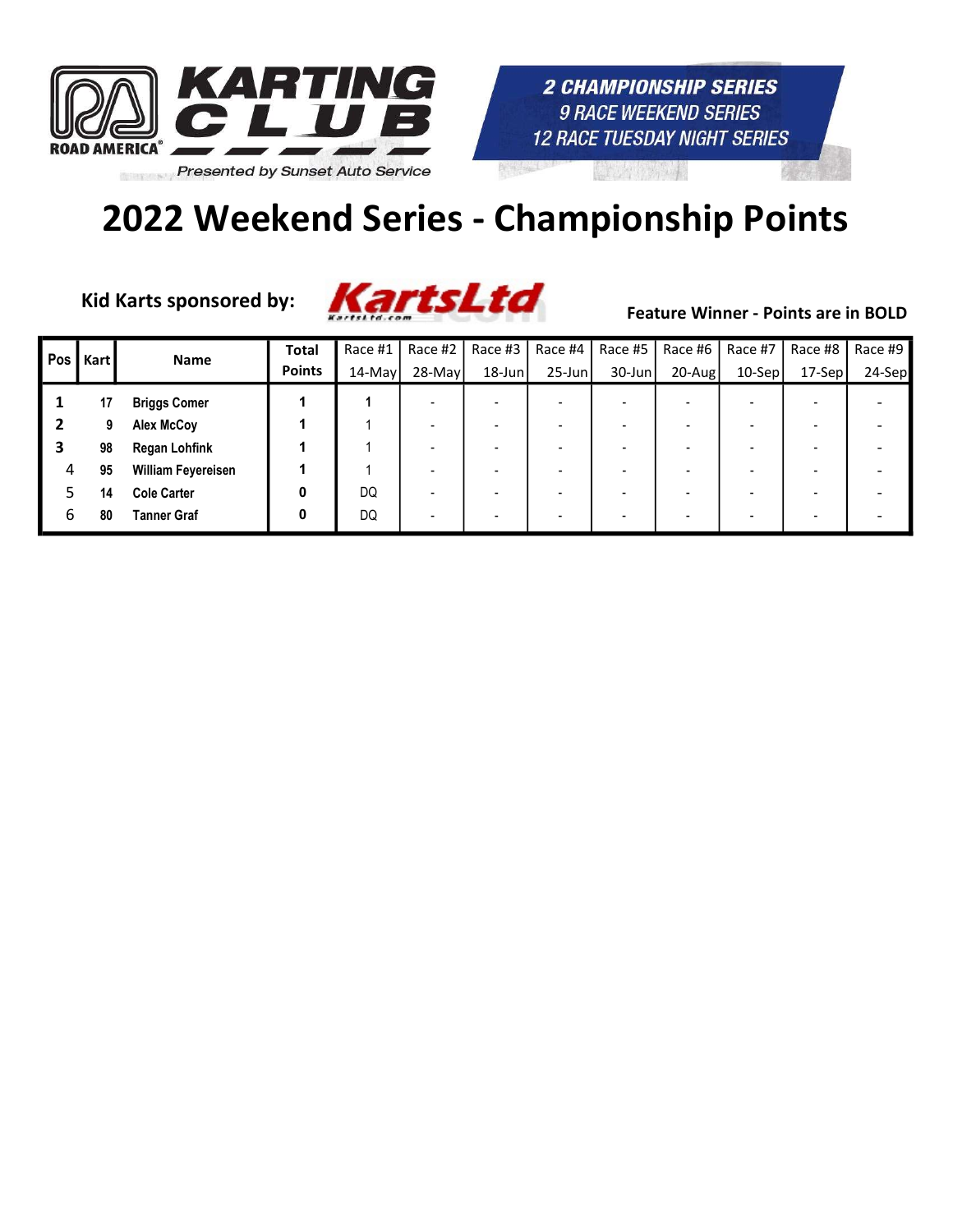

# 2022 Weekend Series - Championship Points

Briggs 206 Cadet sponsored by:



| Pos | <b>Kart</b> | Name                 | <b>Total</b>  | Race #1 | Race #2                  | Race #3   | Race #4                  | Race #5   | Race #6    | Race #7   | Race #8                  | Race #9 |
|-----|-------------|----------------------|---------------|---------|--------------------------|-----------|--------------------------|-----------|------------|-----------|--------------------------|---------|
|     |             |                      | <b>Points</b> | 14-May  | 28-May                   | $18$ -Jun | $25$ -Jun                | $30$ -Jun | $20 - Aug$ | $10-$ Sep | $17-Sep$                 | 24-Sep  |
|     |             | <b>Henryk McKay</b>  | 290           | 290     |                          |           | $\overline{\phantom{0}}$ |           |            |           | $\overline{\phantom{a}}$ |         |
|     | 89          | <b>Pepper Davis</b>  | 245           | 245     |                          |           |                          |           |            |           | $\overline{\phantom{a}}$ |         |
|     | 24          | <b>Mason Colbert</b> | 205           | 205     |                          |           |                          |           |            |           |                          |         |
| 4   | 44          | <b>Indy Davis</b>    | 200           | 200     | $\overline{\phantom{0}}$ |           |                          |           |            |           | $\overline{\phantom{a}}$ |         |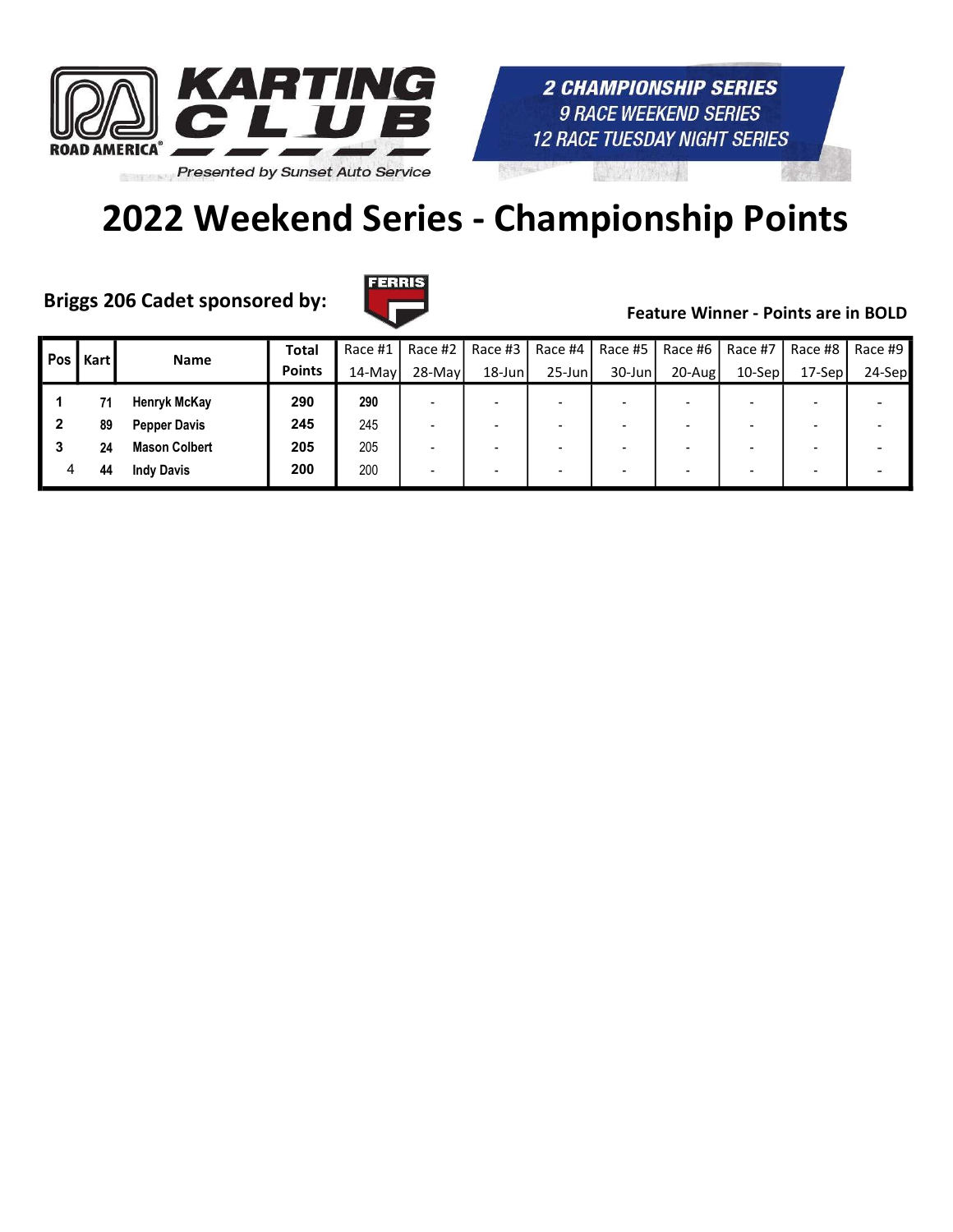

# 2022 Weekend Series - Championship Points

Briggs 206 Sportsman sponsored by:



| Pos          | Kart | <b>Name</b>            | <b>Total</b>  | Race #1 | Race #2                  | Race #3 | Race #4                  | Race #5   | Race #6                  | Race #7   | Race #8                  | Race #9 |
|--------------|------|------------------------|---------------|---------|--------------------------|---------|--------------------------|-----------|--------------------------|-----------|--------------------------|---------|
|              |      |                        | <b>Points</b> | 14-May  | 28-May                   | 18-Jun  | $25$ -Jun                | $30$ -Jun | $20$ -Aug                | $10-$ Sep | $17-Sep$                 | 24-Sep  |
| 1            | 65   | <b>Brady Schad</b>     | 300           | 300     | $\overline{\phantom{a}}$ |         | $\overline{\phantom{a}}$ |           | $\overline{\phantom{0}}$ |           |                          |         |
| $\mathbf{2}$ | 29   | <b>Porter Trudell</b>  | 230           | 230     | $\overline{\phantom{a}}$ |         | $\overline{\phantom{a}}$ |           | $\overline{\phantom{0}}$ |           | $\overline{\phantom{0}}$ |         |
| 3            | 78   | <b>Slaton Baldock</b>  | 205           | 205     |                          |         | $\overline{\phantom{a}}$ |           | ۰                        |           | $\overline{\phantom{0}}$ |         |
| 4            | 41   | <b>Mason Schmidt</b>   | 187           | 187     |                          |         |                          |           |                          |           |                          |         |
| 5            | 12   | <b>Pierson Gulteth</b> | 161           | 161     |                          |         | $\overline{\phantom{0}}$ |           |                          |           |                          |         |
| 6            | 151  | <b>Daniel Draganov</b> | 153           | 153     |                          |         | $\overline{\phantom{0}}$ |           |                          |           |                          |         |
| 7            | 81   | <b>Jack Fieber</b>     | 135           | 135     |                          |         | $\overline{\phantom{0}}$ |           |                          |           |                          |         |
| 8            | 17   | <b>Aiden Cote</b>      | 121           | 121     |                          |         | $\overline{\phantom{0}}$ |           |                          |           |                          |         |
| 9            | 336  | Eli Hendler            | 100           | 100     |                          |         | $\overline{\phantom{0}}$ |           |                          |           |                          |         |
| 10           | 59   | <b>Lincoln Davis</b>   | 0             | DQ      |                          |         | $\overline{\phantom{0}}$ |           | $\overline{\phantom{0}}$ |           |                          |         |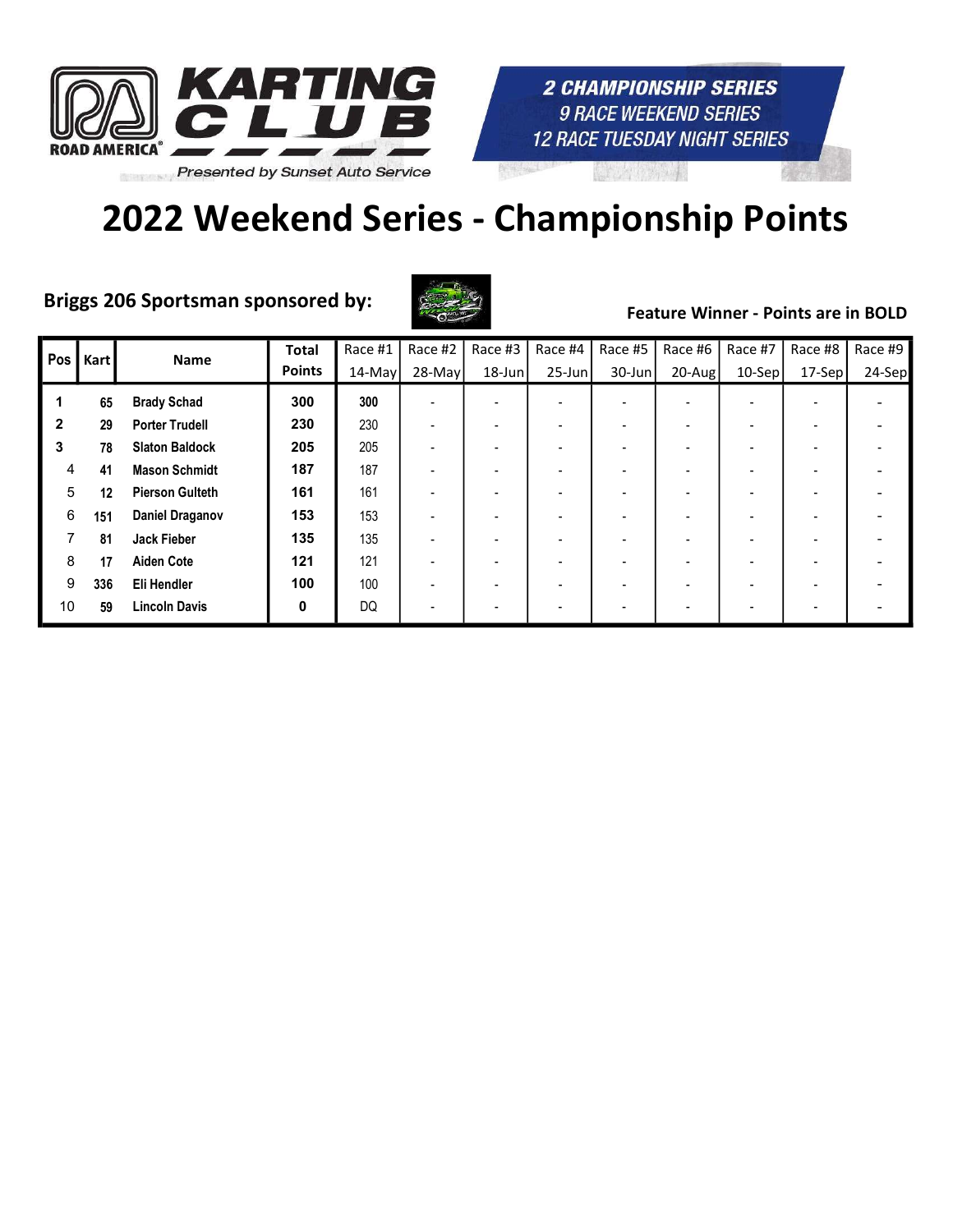



Briggs 206 Junior sponsored by:  $\frac{1}{2}$  of  $\frac{1}{2}$  Feature Winner - Points are in BOLD



| Pos          | Kart | <b>Name</b>             | <b>Total</b>  | Race #1   | Race #2   | Race #3   | Race #4    | Race #5 | Race #6   | Race #7  | Race #8  | Race #9 |
|--------------|------|-------------------------|---------------|-----------|-----------|-----------|------------|---------|-----------|----------|----------|---------|
|              |      |                         | <b>Points</b> | $14$ -May | $28$ -May | $18$ -Jun | $25 - Jun$ | 30-Jun  | $20$ -Aug | $10-Sep$ | $17-Sep$ | 24-Sep  |
|              | 896  | Jackson Wolny           | 300           | 300       |           |           |            |         |           |          |          |         |
| $\mathbf{2}$ | 25   | Joey Senkbeil           | 220           | 220       |           |           |            |         |           |          |          |         |
| 3            | 59   | Elijah Feyereisen       | 200           | 200       |           |           |            |         |           |          |          |         |
| 4            | 444  | <b>Isaac Hendler</b>    | 190           | 190       |           |           |            |         |           |          |          |         |
| 5            | 14   | <b>Ben McCoy</b>        | 180           | 180       |           |           |            |         |           |          |          |         |
| 6            | 43   | <b>Danica Jones</b>     | 171           | 171       |           |           |            |         |           |          |          |         |
|              | 120  | <b>Chloe Mack</b>       | 135           | 135       |           |           |            |         |           |          |          |         |
| 8            | 88   | <b>Ethan York</b>       | 125           | 125       |           |           |            |         |           |          |          |         |
| 9            | 6    | <b>Thomas Poprawski</b> | 109           | 109       |           |           |            |         |           |          |          |         |
| 10           | 55   | <b>Finn Ratajczak</b>   | 96            | 96        |           |           |            |         |           |          |          |         |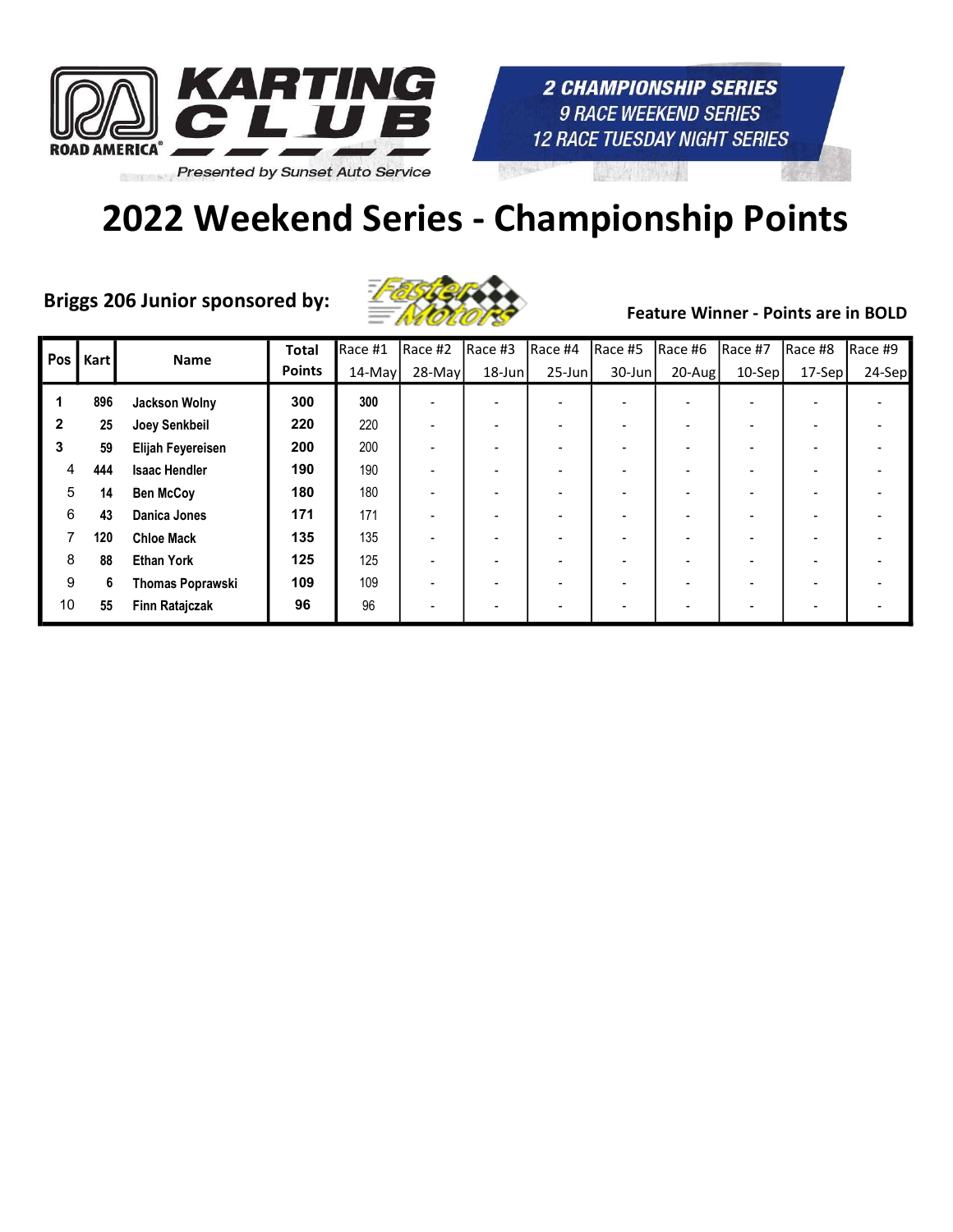

### 2022 Weekend Series - Championship Points

Briggs 206 Senior sponsored by:



| Pos          | <b>Kart</b> | Name                     | <b>Total</b>  | Race #1   | Race #2  | Race #3   | Race #4                  | Race #5   | Race #6   | Race #7  | Race #8 | Race #9 |
|--------------|-------------|--------------------------|---------------|-----------|----------|-----------|--------------------------|-----------|-----------|----------|---------|---------|
|              |             |                          | <b>Points</b> | $14$ -May | $28-May$ | $18$ -Jun | $25$ -Jun                | $30$ -Jun | $20$ -Aug | $10-Sep$ | 17-Sep  | 24-Sep  |
| 1            | 51          | <b>Cayden Fretwell</b>   | 270           | 270       |          |           | $\blacksquare$           |           |           |          |         |         |
| $\mathbf{2}$ | 216         | <b>Cam Ebben</b>         | 245           | 245       |          | ۰         | $\overline{\phantom{a}}$ |           |           |          | ٠       |         |
| 3            | 91          | <b>Shayne Sullivan</b>   | 225           | 225       |          |           |                          |           |           |          | ۰       |         |
| 4            | 636         | Jett Ebben               | 195           | 195       |          |           |                          |           |           |          | ٠       |         |
| 5            | 23          | <b>Tyler Stolper</b>     | 163           | 163       |          |           | $\blacksquare$           |           |           |          | ٠       |         |
| 6            | 17          | Kasi Graff               | 141           | 141       |          |           |                          |           |           |          |         |         |
| 7            | 81          | <b>Colten Kessler</b>    | 133           | 133       |          |           | $\overline{\phantom{a}}$ |           |           |          | ٠       |         |
| 8            | 861         | <b>Oliver Cunningham</b> | 123           | 123       |          |           |                          |           |           |          | ٠       |         |
| 9            | 43          | <b>Mario Carini</b>      | 122           | 122       |          |           |                          |           |           |          |         |         |
| 10           | 23          | <b>Vincent Fritz</b>     | 106           | 106       |          |           |                          |           |           |          | ۰       |         |
| 11           | 27          | <b>Costner Kaminski</b>  | 90            | 90        |          |           |                          |           |           |          |         |         |
| 12           | 4           | <b>TJ Knudtson</b>       | 86            | 86        |          |           | $\overline{\phantom{a}}$ |           |           |          | ٠       |         |
| 13           | 45          | <b>Daniel Trotier</b>    | 79            | 79        |          |           | $\overline{\phantom{a}}$ |           |           |          | ۰       |         |
| 14           | 3           | Luke Kilgore             | 0             | 0         |          |           |                          |           |           |          |         |         |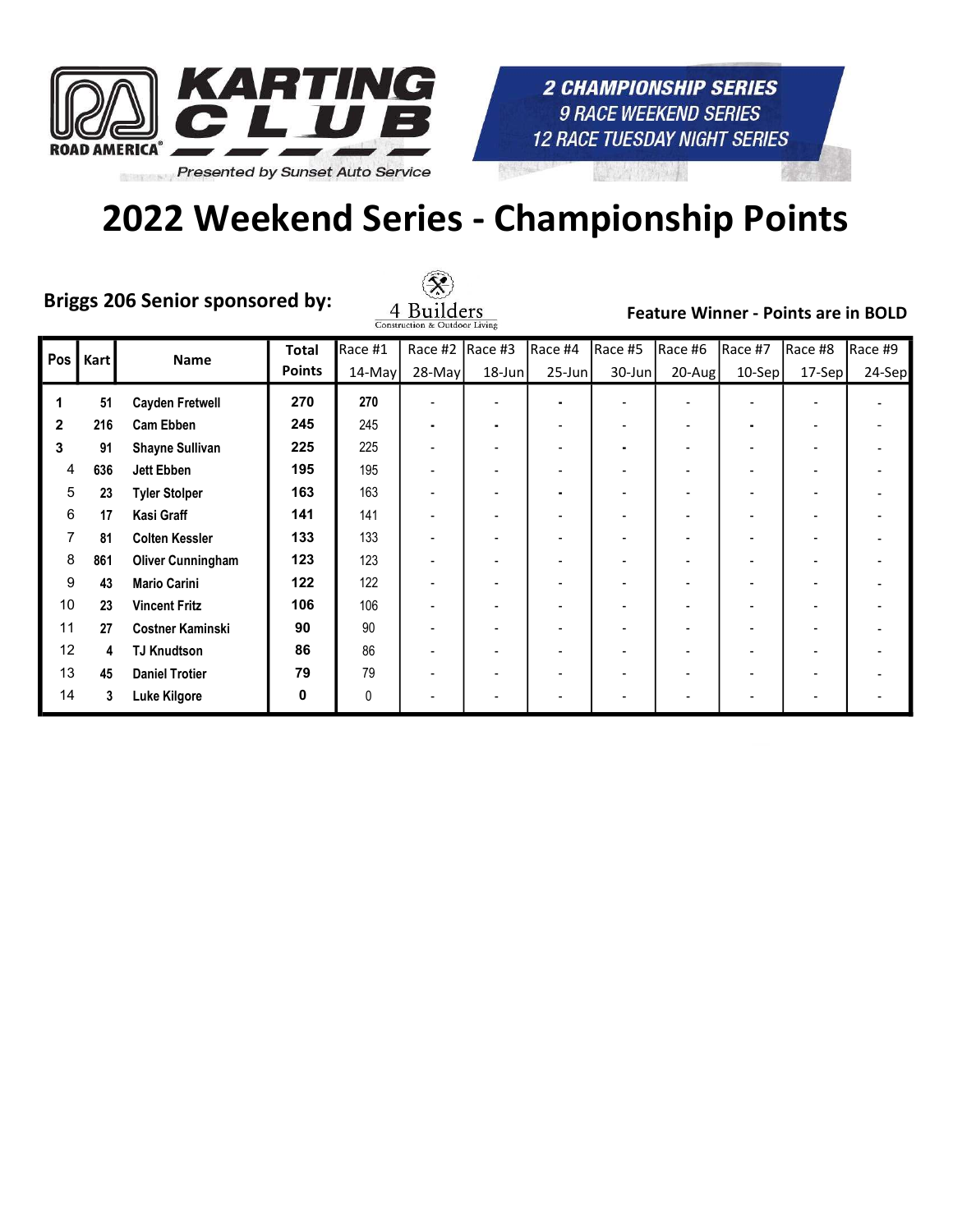

Briggs 206 Masters sponsored by:



| Pos | Kart | Name                   | <b>Total</b>  | Race #1   | Race #2 $ $ Race #3 |           | Race #4        | Race #5 | Race #6 | Race #7  | Race #8                  | Race #9 |
|-----|------|------------------------|---------------|-----------|---------------------|-----------|----------------|---------|---------|----------|--------------------------|---------|
|     |      |                        | <b>Points</b> | $14$ -May | $28$ -May           | $18$ -Jun | $25$ -Jun      | 30-Jun  | 20-Aug  | $10-Sep$ | $17-Sep$                 | 24-Sep  |
|     | 57   | <b>Matthew Lemke</b>   | 285           | 285       |                     |           | $\blacksquare$ |         |         |          |                          |         |
| 2   |      | John Easley            | 240           | 240       |                     |           |                |         |         |          |                          |         |
| 3   | 26   | <b>Steve Griesbach</b> | 220           | 220       |                     |           |                |         |         |          |                          |         |
| 4   | 2    | <b>James Colbert</b>   | 190           | 190       |                     |           |                |         |         |          | $\overline{\phantom{a}}$ |         |
| 5   | 71   | <b>Scott Siegel</b>    | 175           | 175       |                     |           |                |         |         |          |                          |         |
| 6   | 88   | <b>Nic York</b>        | 154           | 154       |                     |           |                |         |         |          |                          |         |
|     | 111  | <b>Paul Demler</b>     | 138           | 138       |                     |           |                |         |         |          |                          |         |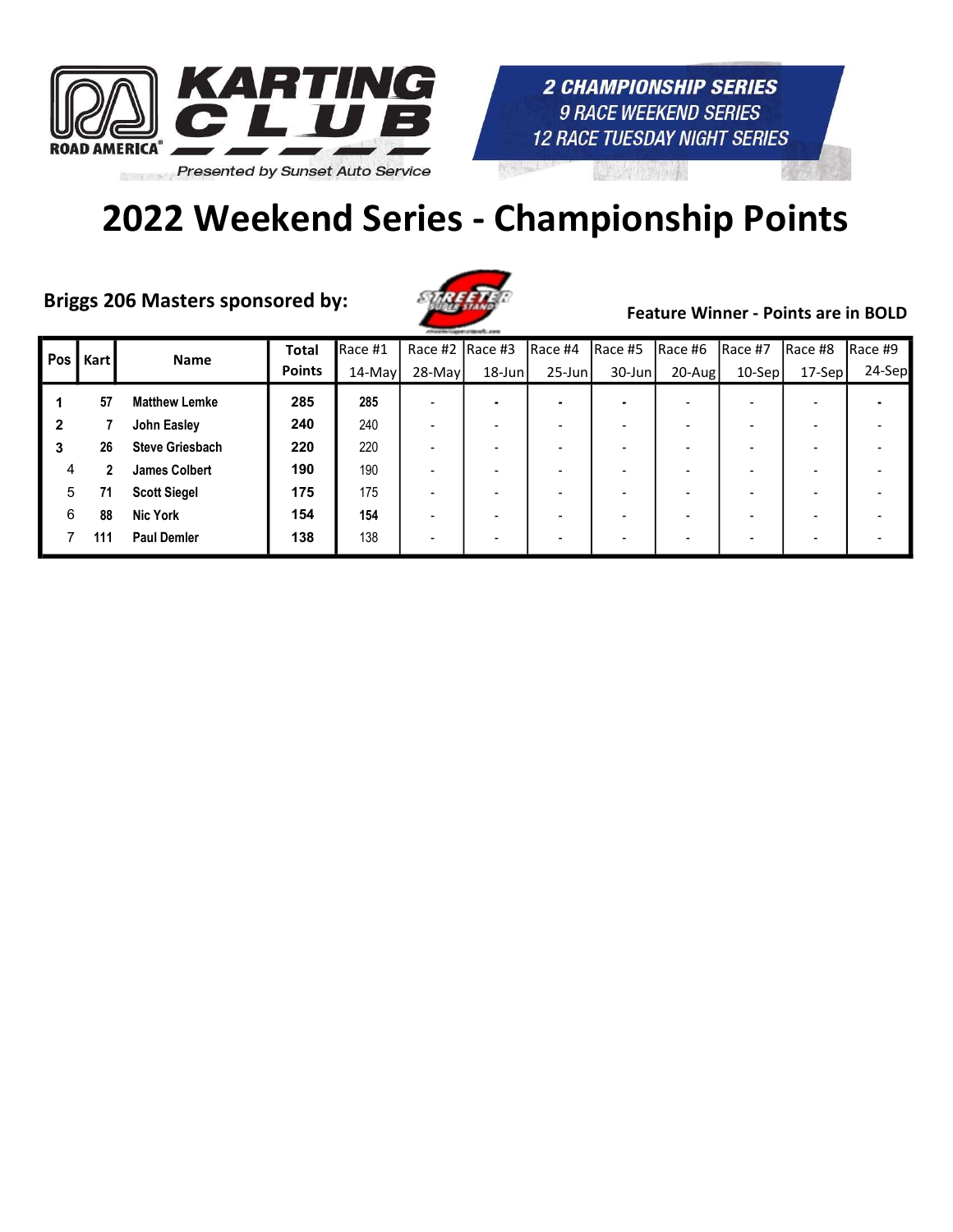

# 2022 Weekend Series - Championship Points



| Pos | <b>Kart</b> | <b>Name</b>            | <b>Total</b>  |           | 165 Race #2 Race #3 |           | Race #4        | Race #5   | Race #6                  | Race #7  | Race #8                  | Race #9 |
|-----|-------------|------------------------|---------------|-----------|---------------------|-----------|----------------|-----------|--------------------------|----------|--------------------------|---------|
|     |             |                        | <b>Points</b> | $14$ -May | $28$ -May           | $18$ -Jun | $25$ -Jun      | $30$ -Jun | 20-Aug                   | $10-Sep$ | $17-Sep$                 | 24-Sep  |
|     | 165         | <b>Brady Schad</b>     | 285           | 285       |                     |           | $\blacksquare$ |           | $\overline{\phantom{0}}$ |          |                          |         |
| 2   |             | <b>Benym Abernethy</b> | 230           | 230       |                     |           |                |           |                          |          |                          |         |
| 3   | 78          | <b>Slaton Baldock</b>  | 215           | 215       |                     |           |                |           |                          |          |                          |         |
| 4   | 5           | Sebastian Koehler      | 180           | 180       |                     |           |                |           |                          |          |                          |         |
| 5   | 10          | <b>Isabell LaPine</b>  | 158           | 158       |                     |           |                |           |                          |          |                          |         |
| 6   | 97          | <b>Wheldon Vielgut</b> | 144           | 144       |                     |           |                |           |                          |          | $\overline{\phantom{0}}$ |         |
|     | 17          | <b>Sofie Baez</b>      | 142           | 142       |                     |           |                |           |                          |          |                          |         |
| 8   | 59          | <b>Lincoln Davis</b>   | 80            | 80        |                     |           |                |           |                          |          |                          |         |
|     |             |                        |               |           |                     |           |                |           |                          |          |                          |         |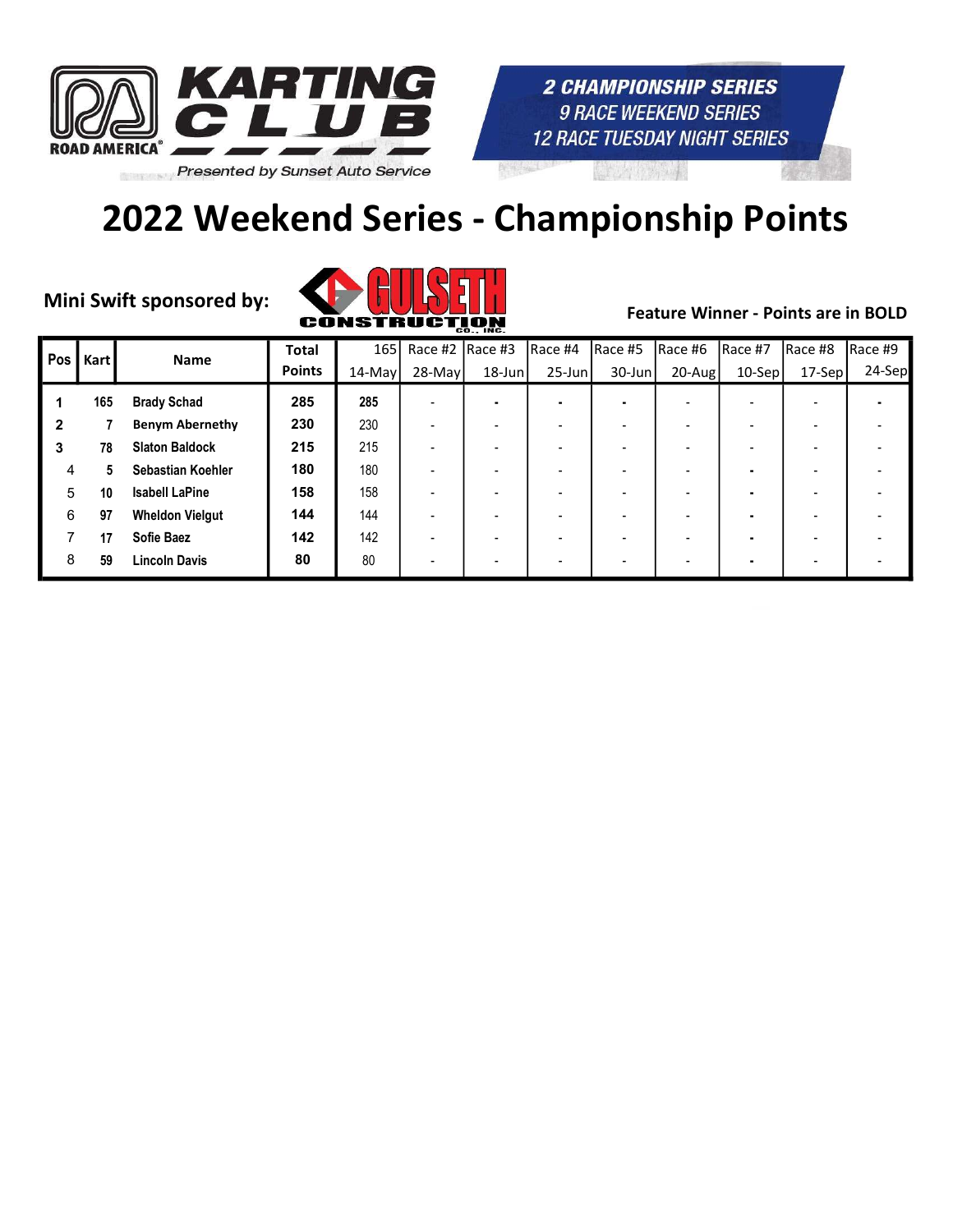

### 2022 Weekend Series - Championship Points

Yahama Heavy sponsored by:

Two Cycle Technology, Inc.

Feature Winner - Points are in BOLD

| Pos I | Kart | <b>Name</b>               | Total         | Race #1 | Race #2 $ $ Race #3 |           |           | $\vert$ Race #4 $\vert$ Race #5 $\vert$ Race #6 $\vert$ Race #7 |           |           | IRace #8 | Race #9 |
|-------|------|---------------------------|---------------|---------|---------------------|-----------|-----------|-----------------------------------------------------------------|-----------|-----------|----------|---------|
|       |      |                           | <b>Points</b> | 14-Mayl | 28-Mayl             | $18$ -Jun | $25$ -Jun | 30-Jun                                                          | $20$ -Aug | $10-$ Sep | 17-Sepl  | 24-Sep  |
|       | 97   | <b>Scott Vielgut</b>      | 290           | 290     |                     |           |           |                                                                 |           |           |          |         |
|       |      | <b>Scott Anders</b>       | 230           | 230     |                     |           |           |                                                                 |           |           |          |         |
|       |      | <b>Walter T. Lehnhoff</b> | 90            | 90      |                     |           |           |                                                                 |           |           |          |         |

Yahama Lite sponsored by:

Two Cycle Technology, Inc.

Feature Winner - Points are in BOLD

| Pos   Kart | Name | <b>Total</b>  | Race #1 |         |           |                          |           |        |           | Race #2  Race #3  Race #4  Race #5  Race #6  Race #7  Race #8  Race #9 |           |
|------------|------|---------------|---------|---------|-----------|--------------------------|-----------|--------|-----------|------------------------------------------------------------------------|-----------|
|            |      | <b>Points</b> | 14-Mayl | 28-Mayl | $18$ -Jun | $25$ -Jun                | $30$ -Jun | 20-Aug | $10-$ Sep | 17-Sepl                                                                | $24$ -Sep |
|            |      |               |         |         |           | $\overline{\phantom{0}}$ |           |        |           |                                                                        |           |
|            |      |               |         |         |           |                          |           |        |           | ۰                                                                      |           |
|            |      |               |         |         |           |                          |           |        |           |                                                                        |           |

### Yahama Sport sponsored by:<br>Feature Winner - Points are in BOLD

| Pos I | Kart | Name | <b>Total</b>  | Race #1 |         |           |           | Race #2   Race #3   Race #4   Race #5   Race #6   Race #7 |        |         | $\vert$ Race #8 $\vert$ Race #9 |        |
|-------|------|------|---------------|---------|---------|-----------|-----------|-----------------------------------------------------------|--------|---------|---------------------------------|--------|
|       |      |      | <b>Points</b> | 14-Mayl | 28-Mayl | $18$ -Jun | $25$ -Jun | $30$ -Jun                                                 | 20-Aug | 10-Sepl | 17-Sepl                         | 24-Sep |
|       |      |      |               |         |         |           |           |                                                           |        |         | -                               |        |
|       |      |      |               |         |         |           |           |                                                           |        |         |                                 |        |
|       |      |      |               |         |         |           |           |                                                           |        |         |                                 |        |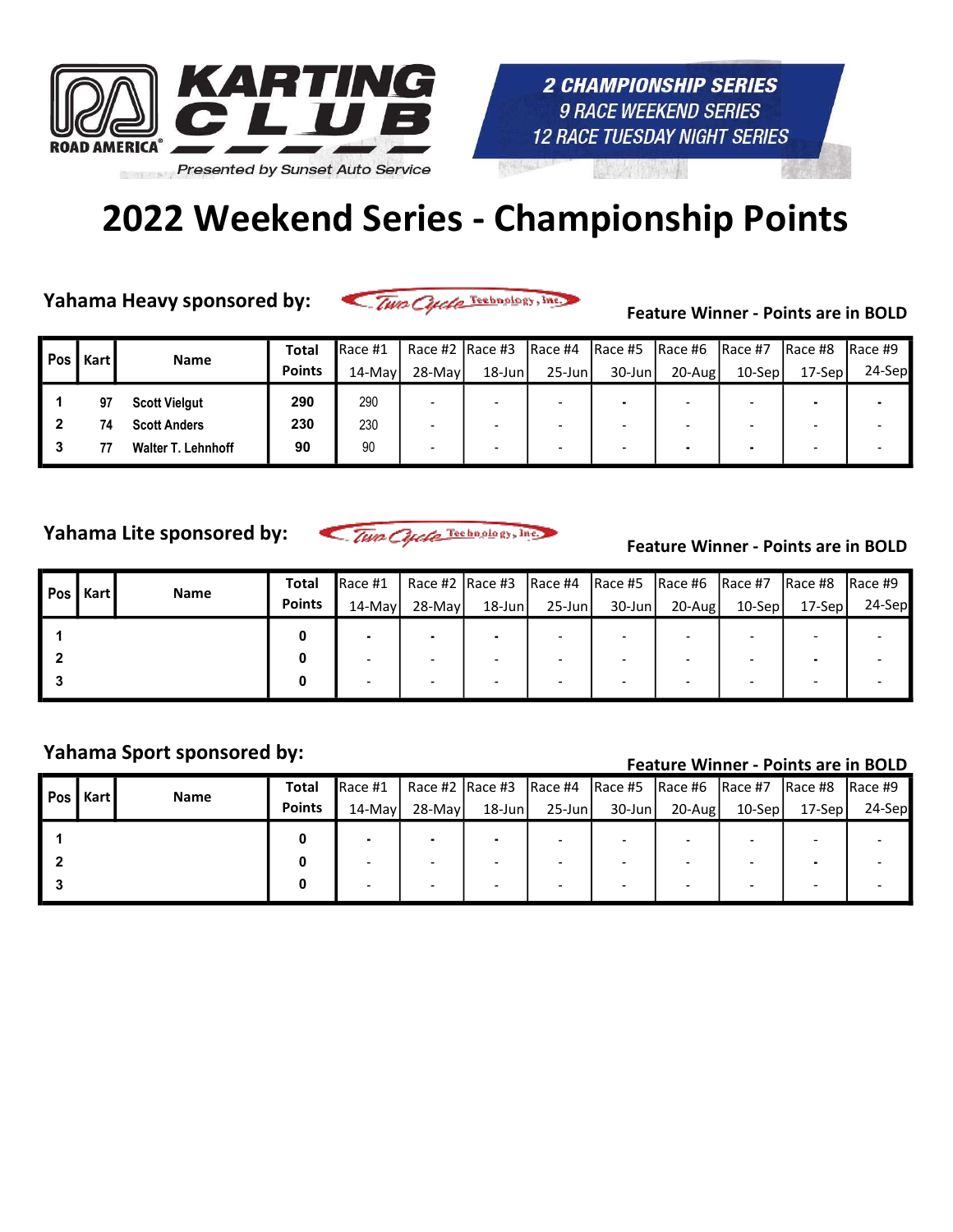

# 2022 Weekend Series - Championship Points

TAG 100 - Senior sponsored by:



| Pos          | <b>Kart</b> | <b>Name</b>              | <b>Total</b>  | Race #1   | Race #2  | $Race$ #3 | Race #4                  | Race #5                  | Race #6   | Race #7 | Race #8 | Race #9 |
|--------------|-------------|--------------------------|---------------|-----------|----------|-----------|--------------------------|--------------------------|-----------|---------|---------|---------|
|              |             |                          | <b>Points</b> | 14-May    | $28-May$ | 18-Jun    | $25$ -Jun                | $30$ -Jun                | $20$ -Aug | 10-Sep  | 17-Sep  | 24-Sep  |
| 1            | 14          | <b>Bryce Mersberger</b>  | 300           | 300       |          |           |                          | $\overline{\phantom{0}}$ |           |         |         |         |
| $\mathbf{2}$ | 02          | <b>Corey Domenick</b>    | 205           | 205       |          |           | $\blacksquare$           |                          |           |         | ٠       |         |
| 3            | 21          | <b>Lucas Rohrbeck</b>    | 205           | 205       |          |           | ٠                        |                          |           |         | ۰       |         |
| 4            | 108         | <b>Liam Anders</b>       | 198           | 198       |          |           | $\overline{\phantom{0}}$ |                          |           |         | ۰       |         |
| 5            | 154         | <b>Eric Schumacher</b>   | 180           | 180       |          |           | $\overline{\phantom{0}}$ |                          |           |         | ٠       |         |
| 6            | 14          | <b>Aaron Gorman</b>      | 158           | 158       |          |           | $\overline{\phantom{a}}$ |                          |           |         |         |         |
| 7            |             | Logan Griesbach          | 134           | 134       |          |           |                          |                          |           |         |         |         |
| 8            | 6           | <b>Mark Baier</b>        | 129           | 129       |          |           |                          |                          |           |         |         |         |
| 9            | 28          | <b>Christian Kendler</b> | 112           | 112       |          |           |                          |                          |           |         |         |         |
| 10           |             | Andrei Alexaudresai      | 105           | 105       |          |           |                          |                          |           |         |         |         |
| 11           | 81          | <b>Talina Koenigs</b>    | 90            | 90        |          |           | $\overline{\phantom{a}}$ |                          |           |         |         |         |
| 12           | 91          | <b>Shayne Sullivan</b>   | 0             | <b>DQ</b> |          |           | $\overline{\phantom{a}}$ |                          |           |         |         |         |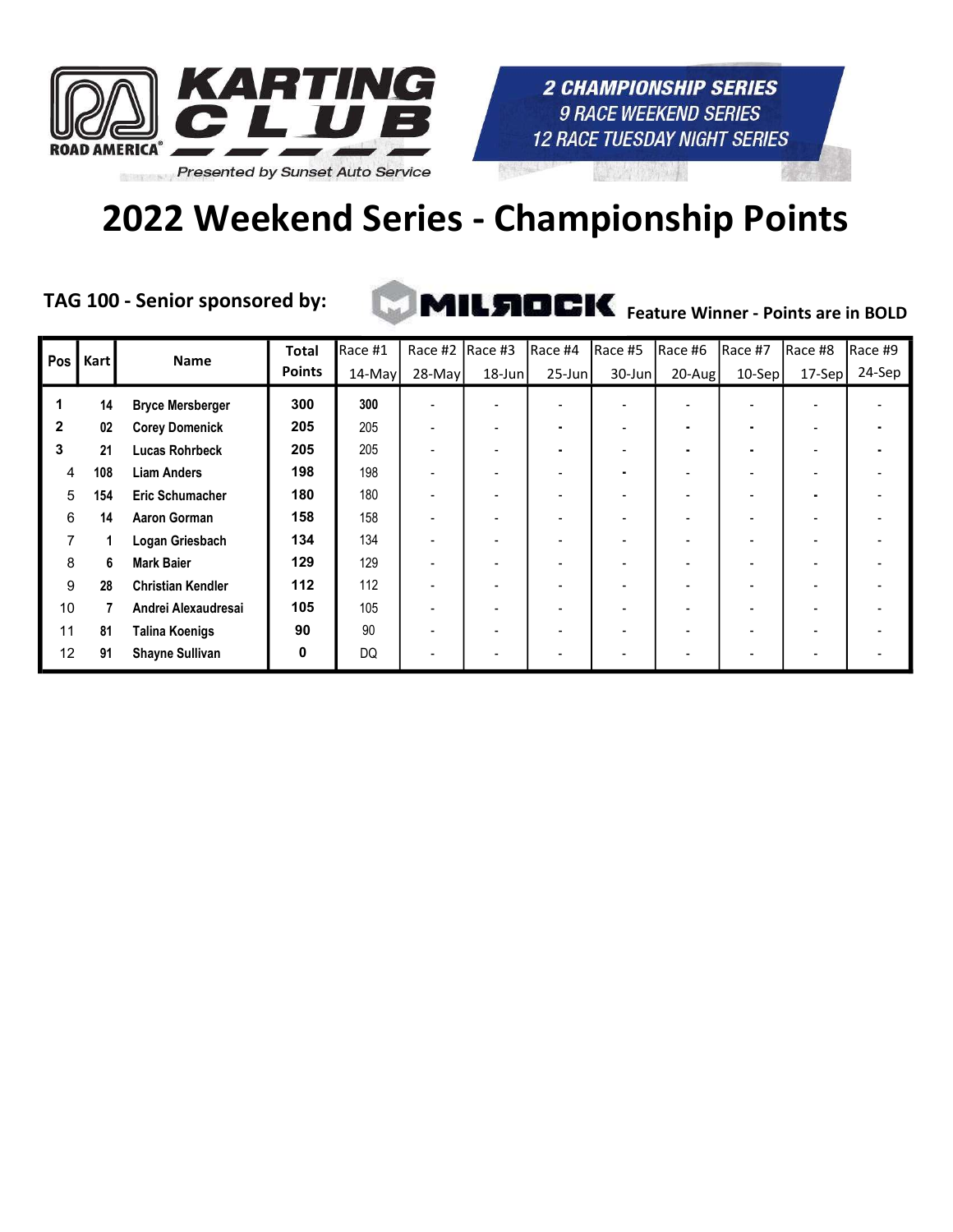

# 2022 Weekend Series - Championship Points

TAG 100 - Junior sponsored by:  $\begin{array}{c|c} \parallel & \parallel & \parallel & \parallel \end{array}$  Feature Winner - Points are in BOLD



| Pos | <b>Kart</b> | <b>Name</b>           | <b>Total</b>  | Race #1   | Race #2 $ $ Race #3 |        | IRace #4                 | IRace #5  | IRace #6   | IRace #7  | IRace #8                 | IRace #9 |
|-----|-------------|-----------------------|---------------|-----------|---------------------|--------|--------------------------|-----------|------------|-----------|--------------------------|----------|
|     |             |                       | <b>Points</b> | $14$ -May | $28-Mav$            | 18-Jun | $25$ -Jun                | $30$ -Jun | $20 - Aug$ | $10-$ Sep | $17-Sep$                 | 24-Sep   |
|     | 886         | Ava Dobson            | 290           | 290       |                     |        |                          |           |            |           |                          |          |
|     | 896         | Jackson Wolny         | 250           | 250       |                     |        | $\overline{\phantom{0}}$ |           | -          |           | $\overline{\phantom{0}}$ |          |
|     |             | <b>Michael Conaty</b> | 210           | 210       |                     |        | ٠                        |           | -          |           |                          |          |
| 4   | 12          | <b>Charles Ropke</b>  | 190           | 190       |                     |        | $\overline{\phantom{0}}$ |           |            |           |                          |          |

#### T.A.G. sponsored by:



| Pos | Kart | <b>Name</b>             | <b>Total</b>  | Race #1   | Race #2 $ $ Race #3 |        | IRace #4                 | Race #5   | $Race$ #6 | IRace #7  | Race #8  | IRace #9 |
|-----|------|-------------------------|---------------|-----------|---------------------|--------|--------------------------|-----------|-----------|-----------|----------|----------|
|     |      |                         | <b>Points</b> | $14$ -May | $28-May$            | 18-Jun | $25$ -Jun                | $30$ -Jun | $20$ -Aug | $10-$ Sep | $17-Sep$ | 24-Sep   |
|     | 27   | <b>Jared Siegel</b>     | 300           | 300       |                     |        |                          |           |           |           |          |          |
|     | 54   | <b>Eric Schumacher</b>  | 240           | 240       |                     |        |                          |           |           |           |          |          |
| 3   |      | <b>Mark Baier</b>       | 210           | 210       |                     |        | $\overline{\phantom{0}}$ |           |           |           |          |          |
| 4   | 34   | <b>Wesley Irek</b>      | 190           | 190       |                     |        |                          |           |           |           |          |          |
| 5   |      | <b>Trevor Kohlhagen</b> | 170           | 170       | $\blacksquare$      |        |                          |           |           |           |          |          |